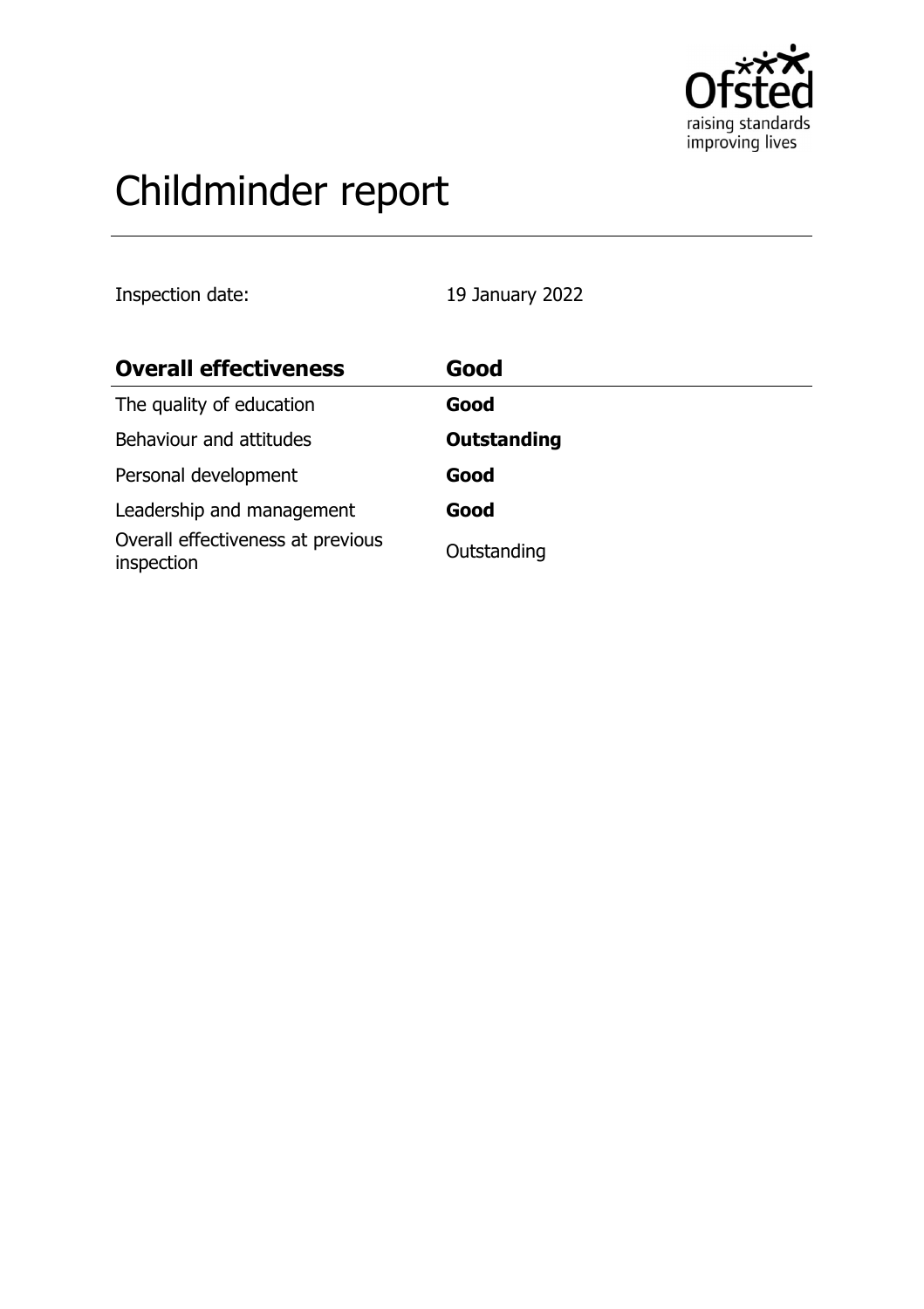

# **What is it like to attend this early years setting?**

#### **The provision is good**

Children settle very quickly on arrival and are warmly welcomed by the childminder. Young children show extremely high levels of independence and selfesteem. For example, they take off their shoes and coats on arrival and confidently make choices in their play. Children enjoy cuddles and laugh with the childminder, demonstrating that they feel safe and secure.

Children engage in a broad range of fun and challenging activities, which support their development. They become fully engrossed in imaginative play and seek out the childminder to join them. Young children learn about the role of the doctor as they use a stethoscope to listen to their hearts and take care of the dolls. Children behave exceptionally well. They listen to and follow instructions with a positive attitude. Children show excellent concentration when stacking beakers, and perseverance when completing puzzles. Children are kind and gentle as they stroke the childminder's cat. They sweep up rice and tidy away toys when they have finished playing.

Children receive regular praise, which reinforces good behaviour and helps to boost their confidence. The childminder teaches children about the world around them. They learn about different cultures and religions, which helps to develop an understanding of diversity and what makes them unique.

### **What does the early years setting do well and what does it need to do better?**

- $\blacksquare$  The childminder is passionate about her role and has high expectations for all children. She gets to know children well from the start and plans activities to build on their existing knowledge and skills. The learning environment is inviting, and the resources are easily accessible for children to make choices. All children make good progress from their starting points, which helps to prepare them for future moves to school.
- $\blacksquare$  Children's communication and language skills are nurtured well by the childminder. For example, the childminder engages children in conversations during play and skilfully asks questions. She introduces new vocabulary and encourages children to extend their sentences. Children listen attentively to stories and enjoy singing their favourite songs. However, bilingual children are not fully supported to speak in their home languages or build on these through play.
- $\blacksquare$  The childminder champions independence and self-help skills extremely well. Children have opportunities to make choices for snacks and develop their skills. Children help to make toast and use knives safely to spread butter. They pour their own drinks and peel fruit. The childminder promotes good hygiene practices throughout the day. Children understand the importance of washing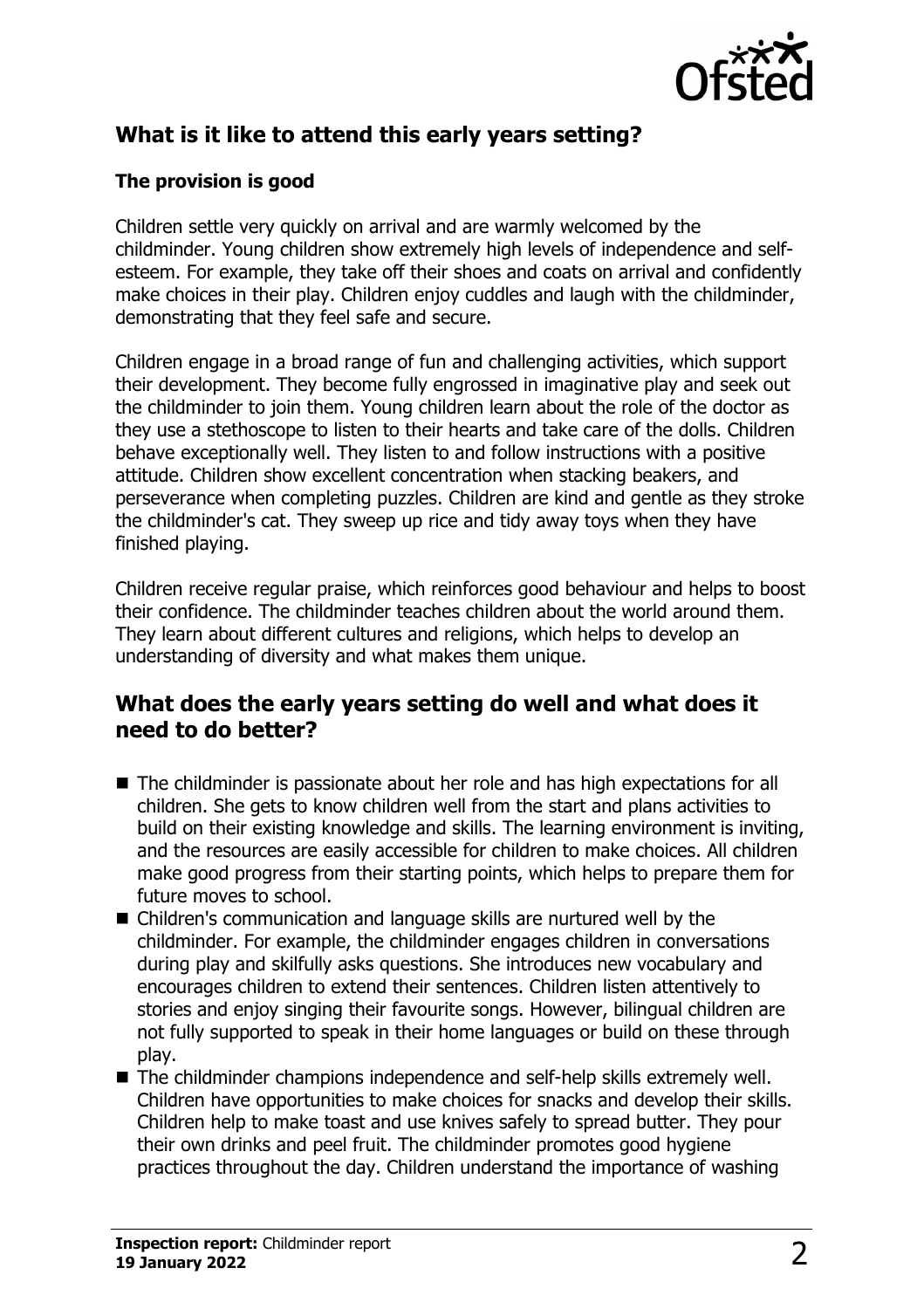

their hands and complete this task by themselves.

- $\blacksquare$  Partnerships with parents are strong. Parents comment on how happy they are with the excellent service the childminder provides for their children. They state that she is kind and caring and creates a calm and fun environment. Parents receive regular updates about their children's next steps and progress, which helps them to continue learning at home.
- $\blacksquare$  The childminder provides the children with a balanced diet and teaches them about healthy lifestyles. Older children scoot to school and enjoy daily exercise. Younger children regularly play outside and attend a variety of groups in the local community. This helps to enrich their physical and social experiences. Younger children have time to relax and sleep when they are tired.
- $\blacksquare$  The childminder uses her teaching skills to extend play and help children to consolidate their learning. Children are encouraged to identify colours and compare sizes as they share stories about animals. They discuss different features as they make masks and count eyes and whiskers. Children learn mathematical concepts as they explore with sensory materials. They increase their small-muscle skills as they fill and empty pots and mix ingredients.
- $\blacksquare$  The childminder reflects on her practice regularly and makes changes to benefit the children. She rotates resources to ensure that she continues to spark interest and keep children motivated. The childminder meets with other childminders and exchanges ideas and shares good practice. She has completed mandatory training, including safeguarding. However, she has not addressed her previous recommendation to develop further opportunities for continued professional development in order to increase her knowledge further.

# **Safeguarding**

The arrangements for safeguarding are effective.

The childminder has completed safeguarding training, including wider issues such as the 'Prevent' duty, county lines and online safety. She understands the importance of keeping children safe. The childminder uses risk assessments for outings and keeps her home free from hazards. She recognises signs and symptoms that may indicate a child is at risk from harm and knows the procedures to follow if she has concerns about a child's welfare. The childminder teaches children about road safety and using equipment safely. She ensures all adults living in the home are suitable and have completed the relevant checks.

## **What does the setting need to do to improve?**

#### **To further improve the quality of the early years provision, the provider should:**

- $\blacksquare$  increase opportunities during play for children to use their home languages
- strengthen continued professional development to increase knowledge and raise the quality of teaching even further.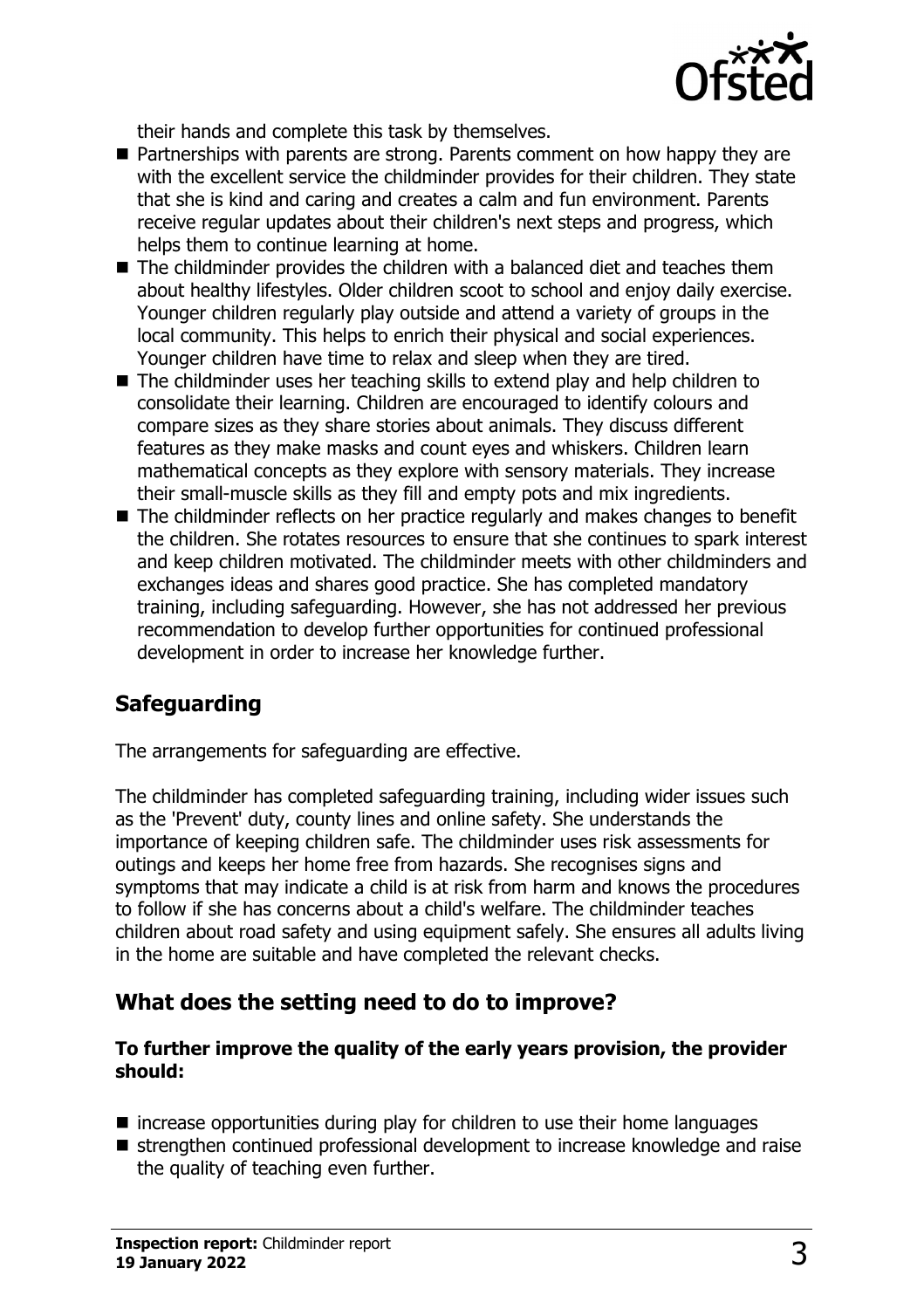

| <b>Setting details</b>                         |                                                                                      |
|------------------------------------------------|--------------------------------------------------------------------------------------|
| Unique reference number                        | EY435955                                                                             |
| <b>Local authority</b>                         | Croydon                                                                              |
| <b>Inspection number</b>                       | 10137854                                                                             |
| <b>Type of provision</b>                       | Childminder                                                                          |
| <b>Registers</b>                               | Early Years Register, Compulsory Childcare<br>Register, Voluntary Childcare Register |
| Day care type                                  | Childminder                                                                          |
| Age range of children at time of<br>inspection | $1$ to $5$                                                                           |
| <b>Total number of places</b>                  | 6                                                                                    |
| Number of children on roll                     | 3                                                                                    |
| Date of previous inspection                    | 24 November 2015                                                                     |

## **Information about this early years setting**

The childminder registered in 2011. She lives in Shirley, in the London Borough of Croydon. The childminder cares for children between 7.30am and 6pm from Wednesday to Friday, all year round.

## **Information about this inspection**

#### **Inspector**

Helen Craig

#### **Inspection activities**

- This was the first routine inspection the childminder received since the COVID-19 pandemic began. The inspector discussed the impact of the pandemic with the childminder and has taken that into account in their evaluation of the setting.
- $\blacksquare$  The childminder and inspector completed a learning walk together to discuss the childminder's intentions for children's learning.
- $\blacksquare$  The childminder and inspector carried out a joint activity and discussed the quality of teaching.
- $\blacksquare$  The inspector spoke to parents during the inspection and took account of their views.
- $\blacksquare$  The inspector held discussions with the childminder about children's learning and how she reflects on the quality of her service.
- The inspector looked at relevant documentation, including insurance and suitability checks of adults living and working at the home.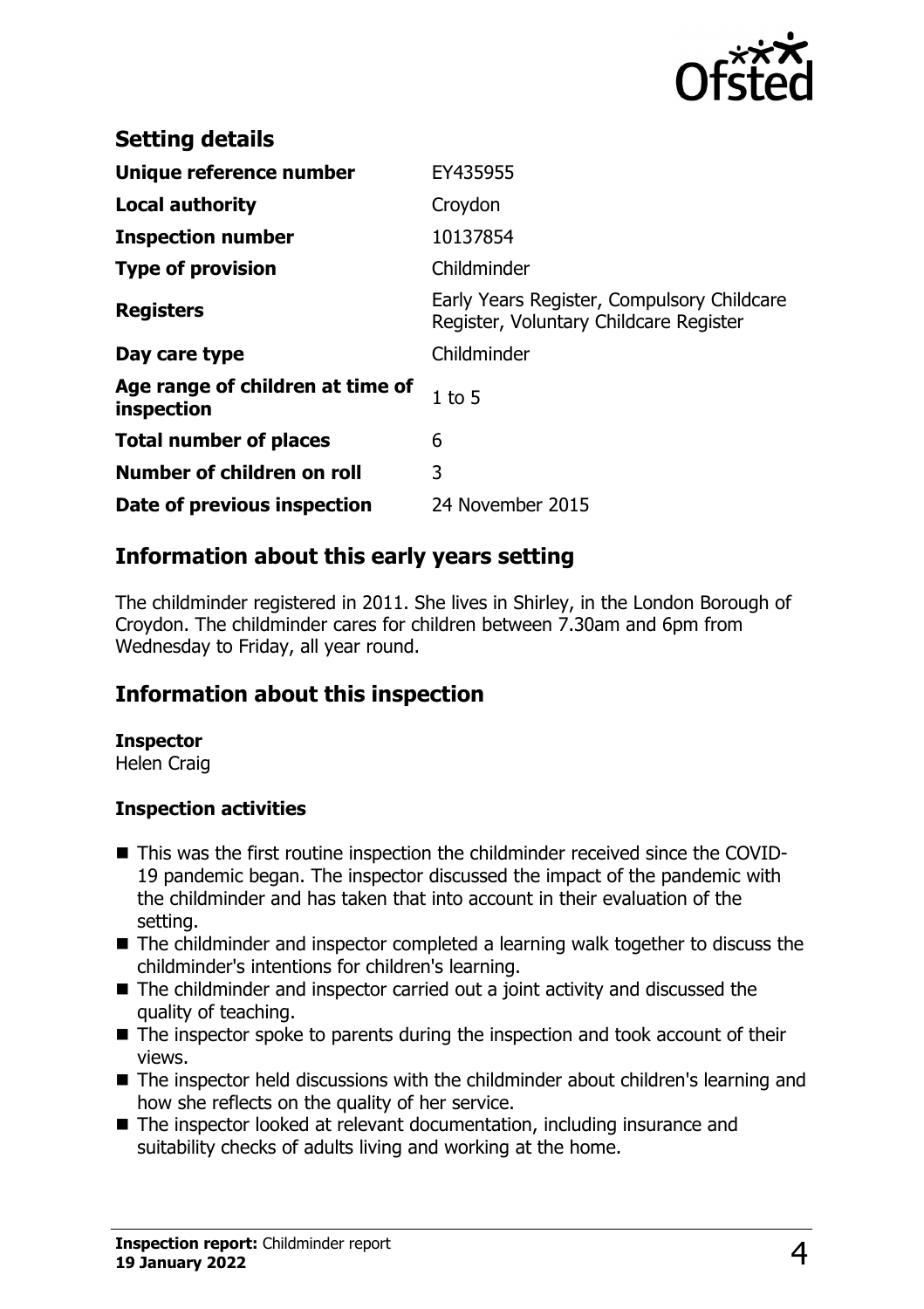

We carried out this inspection under sections 49 and 50 of the Childcare Act 2006 on the quality and standards of provision that is registered on the Early Years Register. The registered person must ensure that this provision complies with the statutory framework for children's learning, development and care, known as the early years foundation stage.

If you are not happy with the inspection or the report, you can [complain to Ofsted](http://www.gov.uk/complain-ofsted-report).